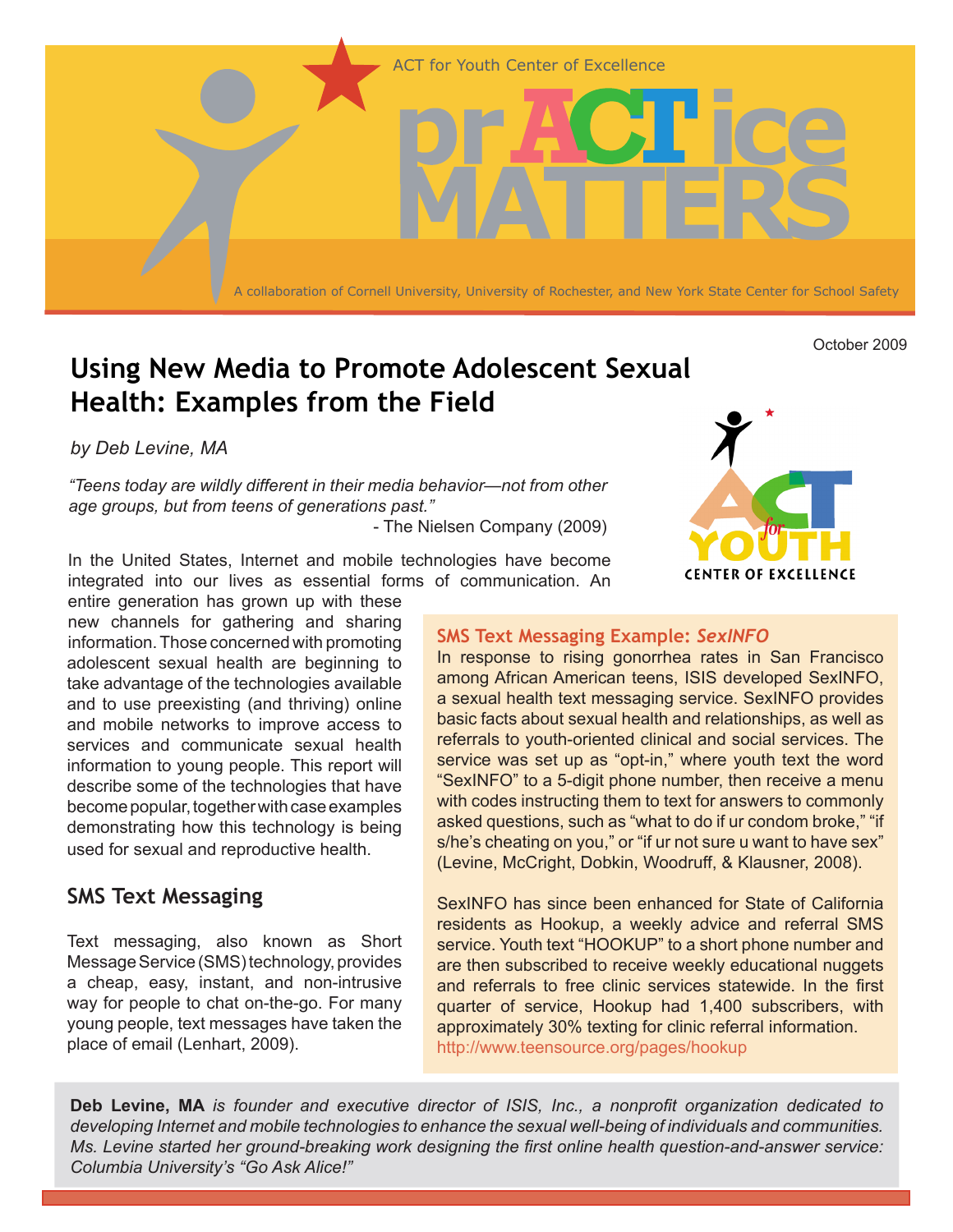## **Social Networking Sites**

Web-based social networking sites (such as Facebook, MySpace, Bebo, and Xanga) allow users to define a personal network by linking to other people's profiles. A profile is a page with pictures, personal statistics, and other customized information created to reflect your personality and characteristics. These sites are generally free, and the labor required to create a basic profile is minimal. Once an online profile is created, the user is part of a large searchable network that includes every user of the networking service. Users can communicate with all members of their personal network through bulletins, blogs, and status updates. Several social networking sites also have internal email, chat room, and instant messaging functions that allow users to communicate with each other. Together with texting, social networking sites have provided an alternative to email for young people communicating with their friends.

In 2006, 55% of online teens 12-17 years old had a profile on a social networking site such as Facebook or MySpace (Lenhart, Madden, Macgill, & Smith, 2007).Using social networking sites for professional purposes requires a fair amount of staff time. Sites must be monitored regularly and require new content to keep them fresh so that youth might continue to visit.

### **Widgets and Apps**

"Widgets" and "apps" are small software programs that can be embedded within a social networking profile (app) or social networking profiles and website pages (widget). Widgets and apps can have a variety of functionalities and interactive features. Apps take advantage of the existing features of the particular social network they run on, such as MySpace or Facebook. Widgets and applications are created to be shared with friends, either via their websites or social networking profiles. For health communications, creative use of widgets and apps offers potential for boosting peer-to-peer sharing of content, information, and interactivity.

Both widgets and apps are usually built by engineers. Widgets are most often built in Java or Flash, and apps are built specifically for a platform such as the iPhone, Facebook, or MySpace. Free and low-cost software is available to build simple widgets on sites such as Widgetbox.com or Sprout, but some programming skills are still needed to get them looking and working properly.

### **Social Networking Example** *Sex, Etc. MySpace Profile*

Sex, Etc., an online peer education project of Rutgers University, has created a MySpace profile for their organization in an effort to reach more teens. Taking advantage of the formatting capability MySpace offers, Sex, Etc. has created a very polished profile dominated by a running series of captioned photos of their teen staff, and youthgenerated videos. Sex, Etc.'s MySpace page drives users to their blog, forums, and magazine.

http://www.myspace.com/mysexetc

#### **Widgets & Apps Examples**

*AIDS.gov* has three widgets that can be downloaded and shared: A podcast widget, an HIV testing day widget, and the "9 and a half minutes" widget. Nine and a Half Minutes is a campaign to raise awareness that every 9 and a half minutes, someone in the U.S. is infected with HIV. Through the widget, you can conduct a zip code search for an HIV testing site, or get in-depth information about HIV and AIDS. http://www.aids.gov/widgets.html

*RH Reality Check* has sexual and reproductive health news and commentary feed widgets. They are updated daily and easy to install. http://www.rhrealitycheck.org/blog/widgets

*Sexpert,* a Facebook app by the 15 and Counting campaign, has a sex education quiz to test your knowledge, and an advocacy component for better sex education and sexual health services for all. The 15 and Counting campaign was developed by International Planned Parenthood Foundation in response to the International Conference on

Population and Development's call to action in Cairo 15 years ago. The components of the Facebook app include a blog, a toolkit, and a petition to sign and pass around. http://preview.tinyurl.com/ yzvkwxu

(requires Facebook log-in)

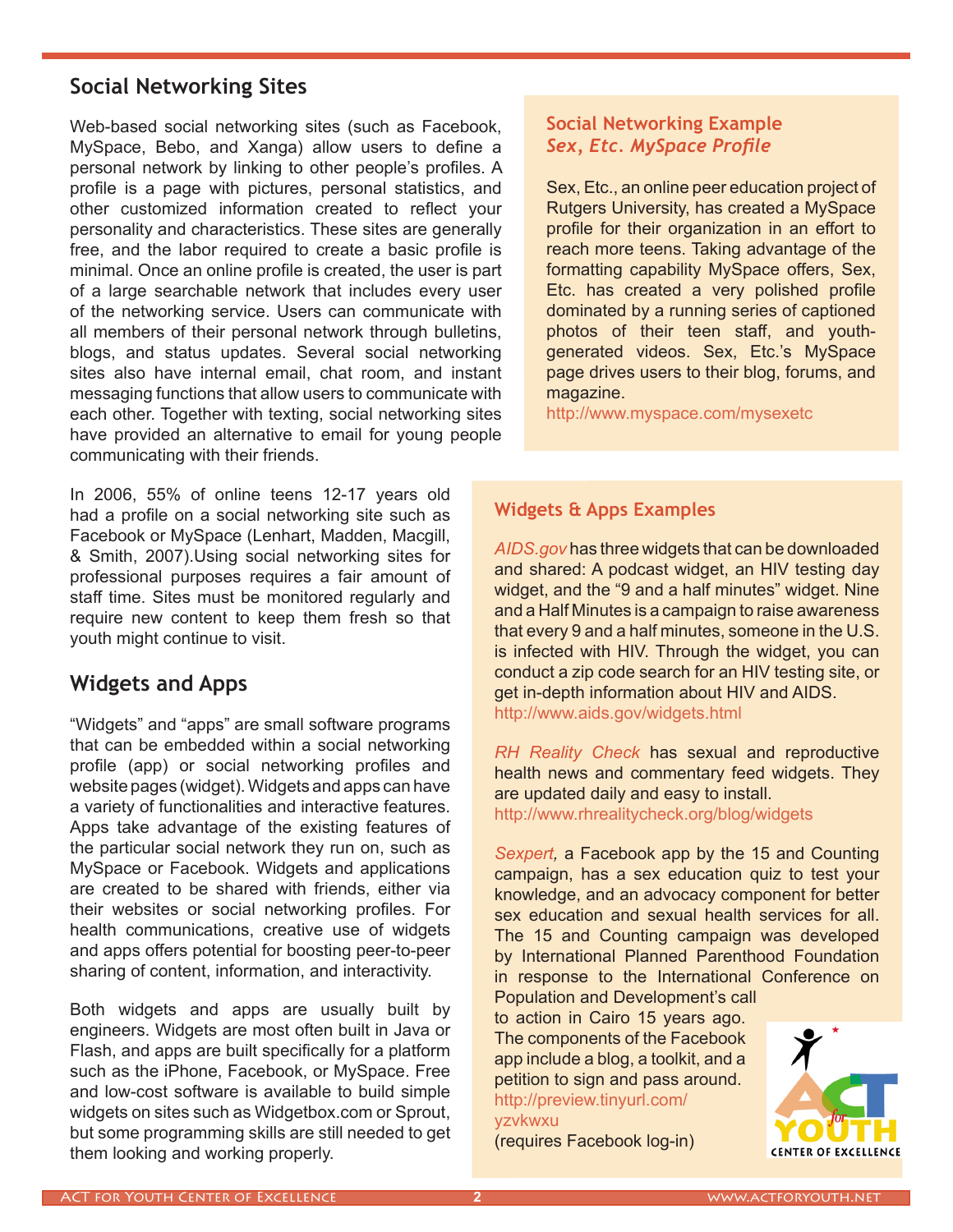#### **Video Sharing Example** *Teensource YouTube Channel*

Teensource.org is a website run by California Family Health Council as a resource for teens and young adults seeking information on healthy and responsible sexual lifestyles. Teensource has a YouTube Channel for their videos on a variety of themes. As of this writing, some 35 videos had been posted. Some are testimonials by young teenagers regarding their life goals and thoughts about teen pregnancy. "Are you getting it?" is a video series written and performed by high school students in Hollywood. A music video by Shana, a professional musician, focuses on "choices" young women make. The site also hosts promo videos for Teensource's semi-annual condom contest and for their website.

http://www.youtube.com/user/teensource

# **Video Sharing Sites**

Video sharing sites like YouTube, MySpaceTV, and smaller sites like CurrentTV and TeeVee, allow registered users to upload and stream digital video to the web where they can be viewed, tagged with keywords, rated, "favorited," and commented on by others. YouTube allows organizations to set up profiles and channels for their own video content and related favorites.

According to a 2007 Pew Internet and American Life Study (Lenhart et al.):

- 57% of online teens\* watch videos on video sharing sites.
- 39% of online teens share their own artistic creations on sites like YouTube, up from 33% in 2004.
- 14% of online teens have uploaded a video file to a sharing site, compared with just 8% of adults.
- Teen boys are nearly twice as likely as girls to have posted videos online where someone else could view it.

*\* "Online teens" are teens who use the Internet—93% of all American teens.*

### **Podcast Examples**

*Sex. Really: The Show,* a podcast series for 18-24 year olds, is part of the National Campaign to Prevent Teen and Unplanned Pregnancy's website SexReally.com. Podcasts are updated every two weeks and hosted by Laura Session Steppes, a journalist and author. Podcasts are approximately 7-8 minutes long, and cover topics such as "When to End a Relationship," "Is Dating a Lost Art," and "The Female Condom." http://www.sexreally.com/the-show

*Planned Parenthood Online's Speaking of Sex* is a podcast that explores a wide range of issues in sexuality. Topics covered in the series include family planning, getting tested for STIs, and an interview with sex advice columnist Dan Savage. The content has been vetted by Planned Parenthood health educators. http://www.plannedparenthood.org/health-topics/ speaking-of-sex.htm

### **Podcasts and Vodcasts**

Podcasts and vodcasts are Internetbased audio and/or video files available for download. Providing a low-cost, portable way to distribute content, podcasts are used for self-guided tours, music, talk shows, trainings, storytelling, education, and advocacy. Lenhart et al. (2007) report that 19% of online teens download podcasts.

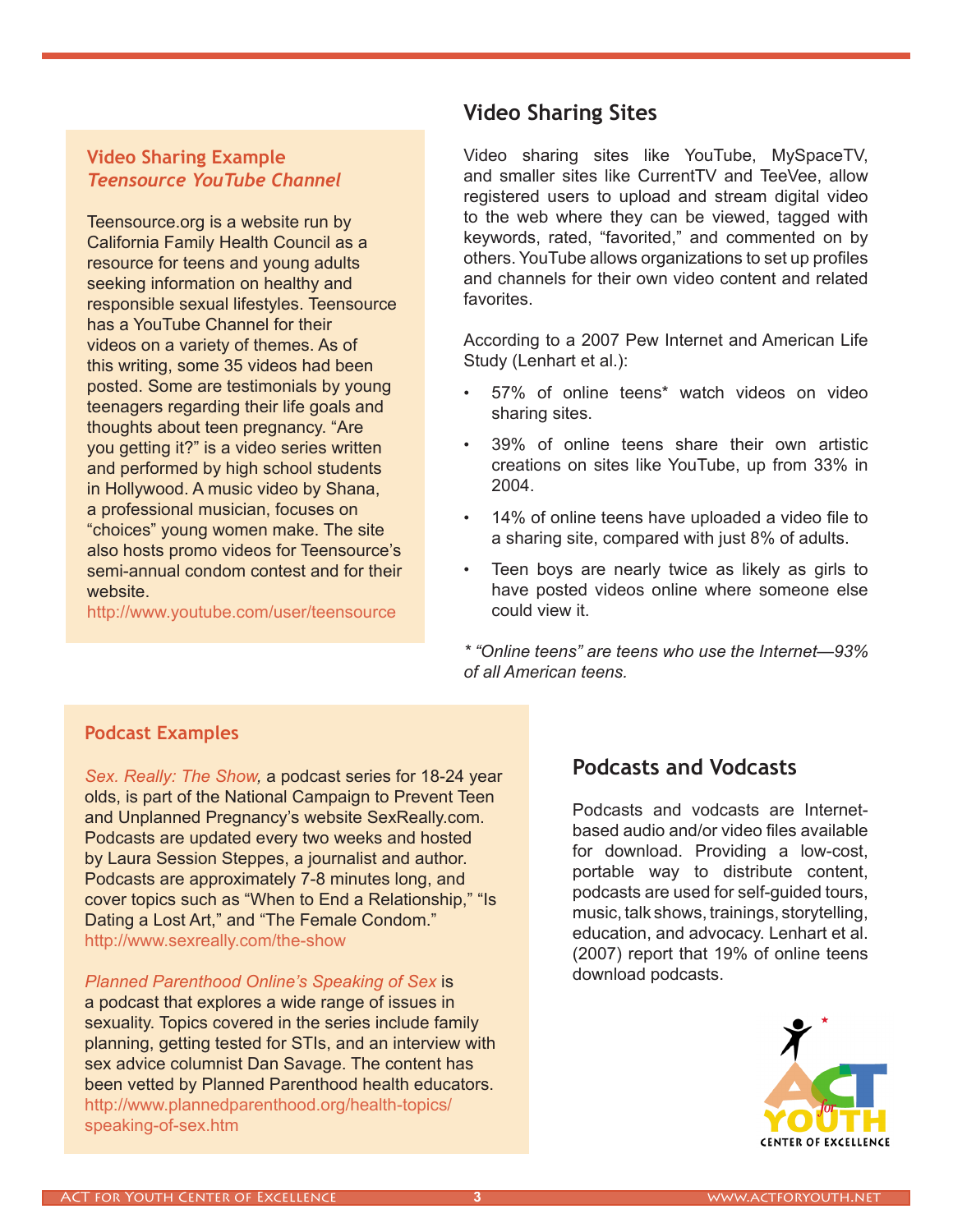### **Online Games**

Online games can be used as study guides or learning supplements to promote safer behaviors, and to teach collaboration, critical thinking, and deductive skills. Online video games offer rich, interactive environments that motivate learning, in some cases in groups of young people from around the world (MMOGs—massively multiplayer online games).

The Pew Internet and American Life Project (Lenhart, Kahne, Middaugh, Macgill, Evans, & Vitak, 2008) found that 99% of boys and 94% of girls play games on a console, computer, portable gaming device, or cell phone. Among teens who play daily, 65% of are boys; 35% are girls.

### **Online Game Example** *RePlay: Finding Zoe*

RePlay: Finding Zoe is an online video game that seeks to promote healthy relationships and challenge the acceptance of violence and unhealthy relationships in young people's lives. The game centers on a group of kids searching for their friend Zoe, who is believed to be in an abusive relationship. Players discover Zoe's diary, in which she chronicles her boyfriend's transformation from "perfect" to controlling, suspicious, and abusive. While seeking clues to her whereabouts and gathering friends to show Zoe they care, players are faced with multiple choices in response to rumors and gossip. Players are also asked to take a multiple choice survey about their own relationships. The game was created by Take Action Games and Metropolitan Action Committee on Violence Against Women and Children (Ontario). http://www.metrac.org/replay/index.html http://seriousgamessource.com/item.php?story=14353

#### **UGC Example** *In Brief: What if Your Undies Had the Last Word*

For STD Awareness Month 2008, ISIS launched the In Brief contest, asking youth aged 16-24 to design a pair of underwear with a safer sex message. The contest aimed to promote communication as key to sexual health by showcasing that a simple chat before you get naked can help stop the spread of STDs, HIV, and unplanned pregnancies. For a six-week contest period, In Brief had over 500 entries; 650,000 engagements through votes, views, and reviews; and entries could be seen in close to 700 different places online. The winning entry had the slogan, "You need a ticket to ride this ride," along with drawings of a roller coaster and a ticket with a condom on it. Posters for print and web distribution have been made available online since the contest closed. www.undiescontest.org

### **User-Generated Content**

User participation is encouraged on many websites, collectively known as user-generated content (UGC). UGC takes many forms: text/ comments, videos, pictures, software applications, etc. Often UGC is monitored by website administrators to avoid offensive content or language and copyright infringement issues, or simply to be sure content posted is relevant to the site's topic. There are usually no fees for uploading UGC. Contests are a practical application of user-generated content in the youth arena; contests in poster design, storytelling, songwriting, and video creation could be used to promote sexual health.

# **Youth Activism**

Youth, supported by adult professionals, teachers, parents, and concerned community members, are using digital media to become activists for sexual health and reproductive rights. Activists use all the technology tools previously discussed—social networking, text messages, online contests, podcasts, games, etc.—to achieve their goals of building momentum for the sexual and reproductive health movement.

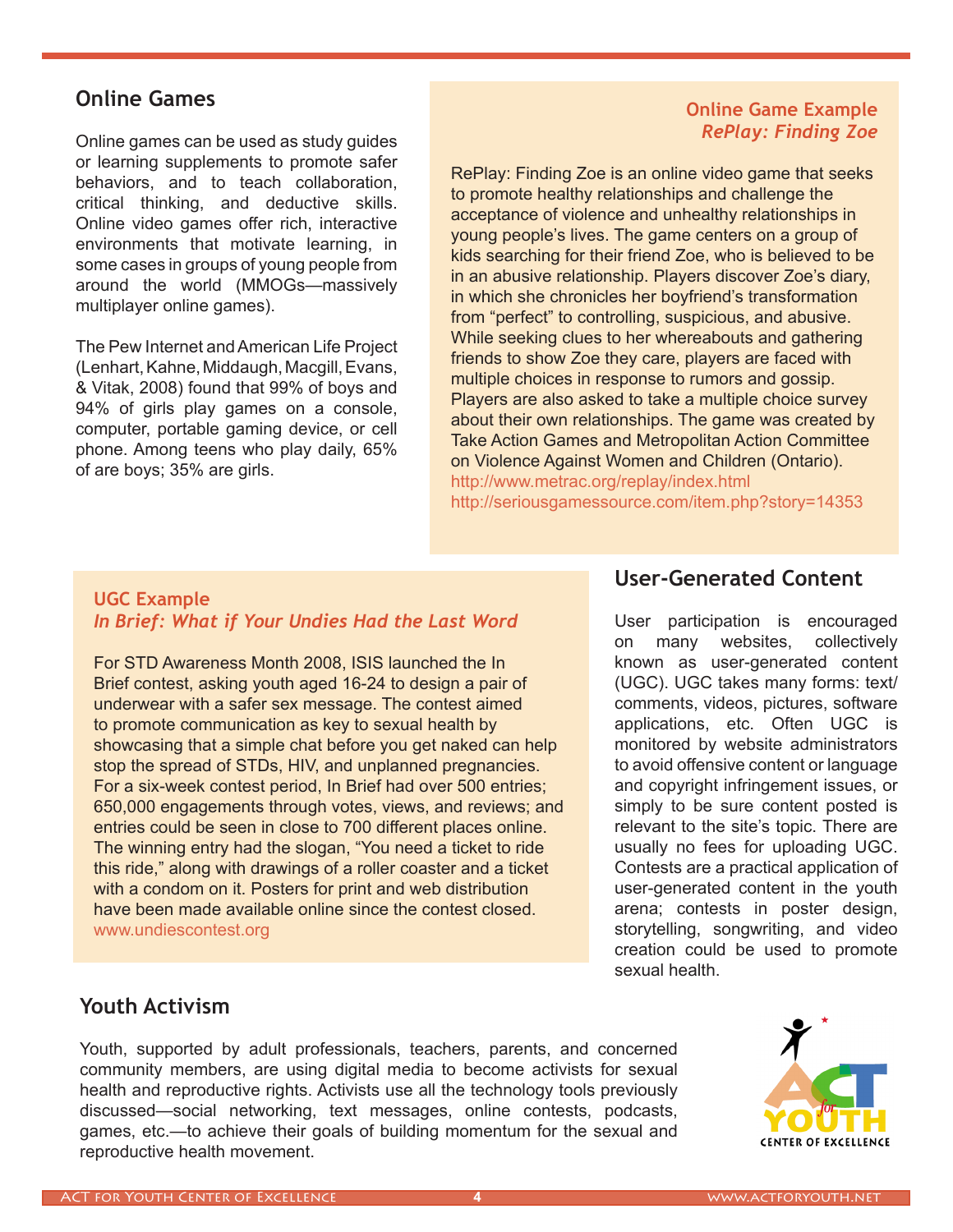### **Resources**

#### *ISIS, Inc.*

A non-profit organization working locally, nationally, and internationally to use technology and new media for sexual health promotion and disease prevention. ISIS projects are highlighted on the site, and the blog and "In the News" sections keep up to date on effective new projects and technologies. http://www.isis-inc.org

#### *Pew Internet and American Life Project*

Regularly updated statistics and reports exploring the impact of the Internet on families, communities, work and home, daily life, education, health care, and civic and political life. NOTE: Pew surveys are conducted via landline telephone; data excludes information from youth and households who are solely cellular users.

http://www.pewinternet.org/

#### *SexTech*

Home of ISIS' annual conference on youth, technology, and sexual health, providing opportunities for networking with professionals working on the cutting edge of the digital space. Past presentations and videos are housed on the site.

www.sextech.org

#### *Young Adult Library Services Association (YALSA)*

Offers Teen Tech Week annually, along with regular updates on teens and technology from librarians across the nation.

http://www.ala.org/ala/mgrps/divs/yalsa/yalsa. cfm

#### *Ypulse*

Provides independent coverage of youth marketing and media for academic, agency, brand, cause, and media organizations. Daily newsletters, blogs, and updated website cover the gamut of what's new and happening with teens and tweens.

http://www.ypulse.com

### **Activism Example:** *Youth Resource*

Youth Resource, supported by Advocates for Youth, is a website created by and for gay, lesbian, bisexual, transgender, and questioning (GLBTQ) young people. There are youthgenerated monthly features, message boards, and online peer education on activism, culture, sexual health, and other issues that the youth editors deem important. www.youthresource.com

**Lessons Learned**

In the 16 years since I pioneered Columbia University's Go Ask Alice, I have focused my work on the intersection of sexual health and technology. The biggest lesson learned is that the world of technology is ever-changing: What's "hot" today will be outdated soon enough. In order to stay in touch, sexual health educators need to be flexible, interactive, and fresh. If we manage to keep up, the digital world will provide opportunities to reach large numbers of youth with accurate information, and the ability to increase access to sexual and reproductive health services for those most in need.

With this in mind, here are a few tips:

- • Go where youth are, rather than asking them to come to you. Follow the trends, while keeping your information current, accurate, and accessible.
- Use each form of technology for what it can do best. For instance, text messages are only 160 characters (2-3 sentences)—certainly better for referrals and reminders than unraveling complex sexuality issues.
- Engage young people in design, implementation, and evaluation of your technology efforts. Young people can guide tech efforts to success, and those who work with you will be the best marketers you'll ever have, engaging their own friends and social networks in your cause.
- To be successful, digital efforts in sexual and